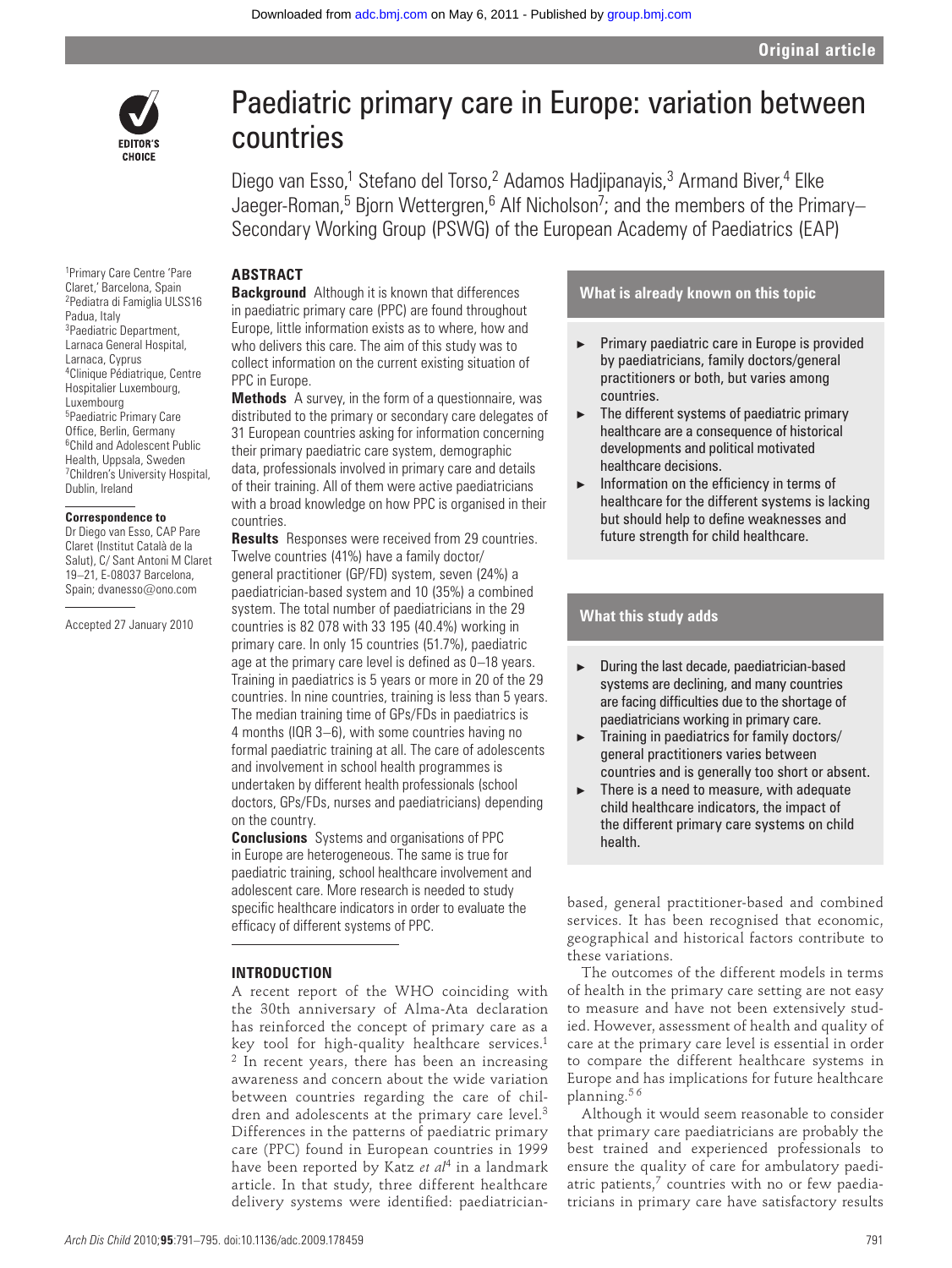# **Original article**

in terms of conventional healthcare indicators, such as neonatal and infant mortalities, which are probably more related to income per capita<sup>4</sup> than to healthcare systems.

Recently, some concerns have been raised in a number of countries regarding the capability of general practitioners (GPs) or family doctors (FDs) to continue acting as gatekeepers for paediatric patients. Where these systems prevail, there is a trend to call on primary care earlier in the evolution of a child's illness and a higher demand on hospitals for emergency assessment when parents feel their children are ill.8 9 Inappropriate referral of patients by non-paediatricians is another area of concern and is a problem that has not been extensively investigated. In a Finnish study which examined the reasons for referral from the GP to hospitals, otitis media was the most common cause of referral in patients younger than 15 years of age.<sup>10</sup> Moreover, the role of nurses in the different models has not been extensively studied. This aspect is particularly interesting because in some countries, a considerable work load is covered by these healthcare professionals, which in turn may contribute substantially to the efficiency of the system.11

The aim of the present study was to present a general overview of the main characteristics of to whom, how and where PPC is delivered in the different European countries and the main problems each of the existing models is facing. This information will be useful to define the current PPC profile in Europe.

### **METHODS**

A questionnaire, which was partly based on the instrument used by Katz *et al*4 was developed by one of the authors (DvE) and approved by the coauthors of the study and the members of the Primary–Secondary Working Group (PSWG) of the European Academy of Paediatrics (EAP).

The study questionnaires with an accompanying letter explaining the purpose of the study were sent electronically by one of the authors (DvE) to each delegate of the 31 countries represented in the EAP. The delegates of all countries were active paediatricians working in PPC, secondary care or public health but well acquainted with the structure and functioning of paediatric care in the primary level. Completed questionnaires were collected from November 2007 to April 2008.

The questionnaire was divided into six sections: (A) definitions of the primary paediatric care system, (B) demographic data, (C) setting and professionals involved in primary care, (D) number of professionals and details of their training,  $(E)$  other activities and  $(F)$  a final section for free comments on the strong and weak points of the primary care system of each country. Details of the questionnaire are shown in table 1. The classification of the PPC systems was made according to the professionals (paediatrician or GP/FD) caring for more than 75% of the paediatric population in the public healthcare system of each participating country. In the combined (mixed) system, both paediatricians and GPs/FDs offer care in a varied proportion. All European countries included in this survey have public healthcare insurance systems at the primary care level which care for most of the paediatric patients. Access is totally free in most of them and reimbursed in the rest.

Population demographic data and health indicators were obtained from the Eurostat website at http://ec.europa.eu/ eurostat, from the Unicef website at http://www.childinfo. org or from national data. Some data referring to professional

practice were estimates made by the representatives of each country.

#### **RESULTS**

The results reported are from the responses received from 29 of the 31 countries that belong to the PSWG of the EAP and to whom the questionnaire was sent: 25 of 27 (92.6%) European Union countries, three from European Free Trade Association countries (Switzerland, Iceland and Norway) and one from an associate member country (Israel).

# **Demographic data**

The total population from the 29 countries included in the study was 491 011 230 inhabitants, with a paediatric population of 90 795 307 and annual birth cohort of 5 153 295 infants. The proportion of the paediatric population with respect to the total population varied between 14.13% for Italy and 32.4% for Israel.

### **Defi nitions of the primary paediatric care system**

Seven (24.1%) had a paediatrician-based system for primary care of children, 12 of the 29 (41.4%) countries had a GP/FD system, and 10 (34.5%) had a combined system. Figure 1 shows the countries belonging to the different systems.

The type of insurance was public in 82.8% of the countries and mixed (private/public) in the remaining 17.2%. Access to the system was free with no direct payment in 75.9% of the countries and with payment and partial reimbursement in 24.1%. Planning and funding of healthcare were centralised in 24 countries (82.8%) and decentralised in five.

The definition of the paediatric age at the primary care level varied across Europe. The majority (15 countries) defined the paediatric age up to 18 years of age, with the remaining 48% distributed from a low of 14 years (17%) to a maximum of 19 years in 10%. In several countries, the age is extended to adulthood for hospital admissions or for specialised care (eg, chronic conditions). Of the 11 countries with a paediatric age lower than 0–18, eight of them have an extended paediatric age to 18 years or higher in case of hospitalisation.

#### **Clinical setting and professionals involved in primary care**

With regard to the place where children are visited for primary care, these took place in private offices in nine countries, in child/healthcare centres in eight, and in both private offices and healthcare centres in 12.

For the variable of the number of patients each primary care professional (paediatrician or GP/FD) cares for, data were available only for 21 countries. The median number of patients each paediatrician or (GP/FD) has under their care was 1250 (range 650–2100).

Data for other staff present at the primary care level were missing for four countries. For the remaining 25 countries, nurses were present in the primary care setting in 16 countries (64%) and nurses and other professionals in nine countries. The number of nurses per paediatrician or GPs/FDs was 1 (median of 1; range 1–7).

#### **Number of professionals and training**

The total number of paediatricians working in the countries included in the study was 82 078, 40.4% of which (n=33 195) were working in the primary care setting.

The standard training recommended by the European Board of Paediatrics (Standing Committee of the EAP) is 5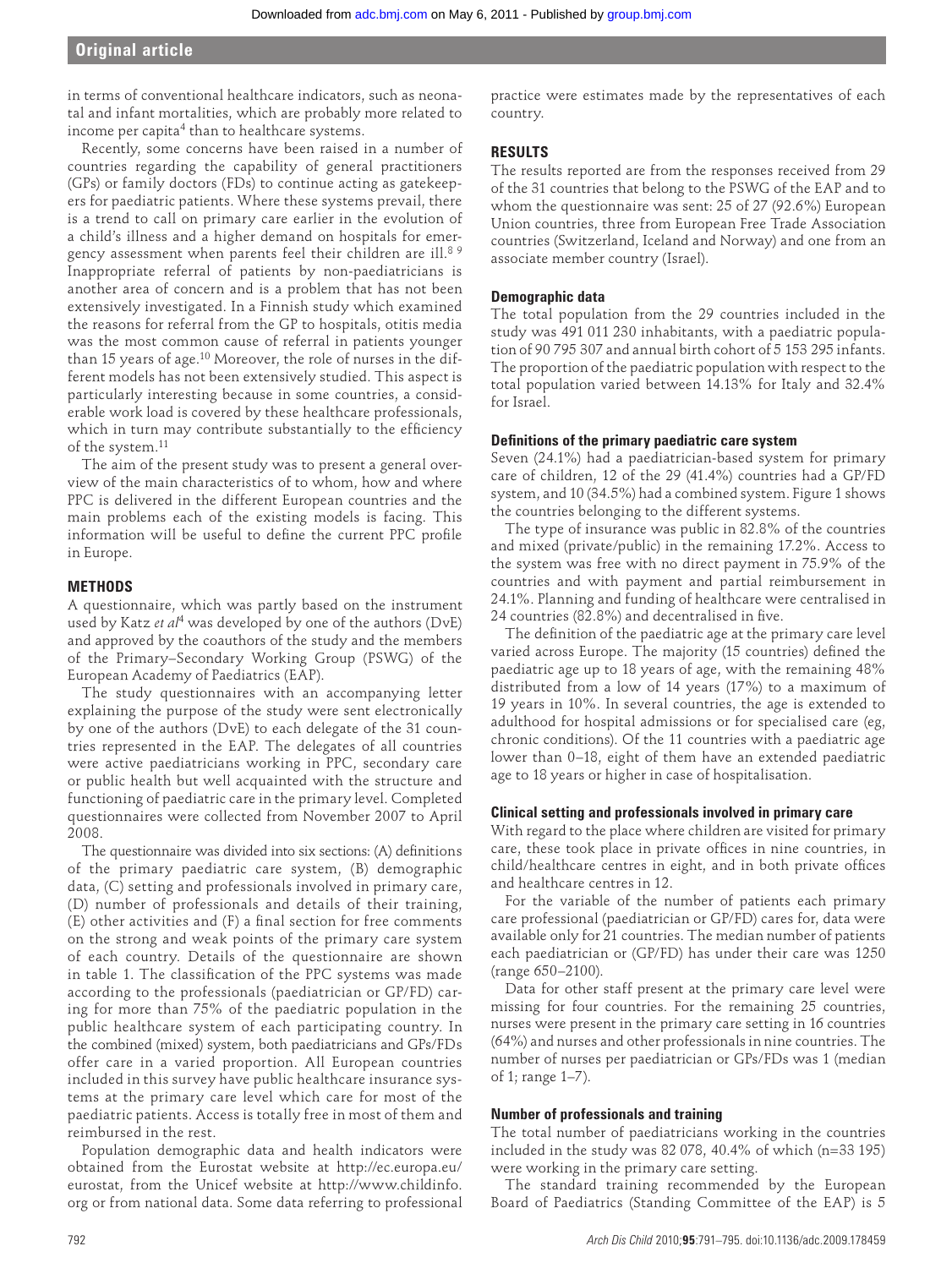| <b>Original article</b> |
|-------------------------|
|                         |

| Table 1 | Definitions and description of the questionnaire |  |  |  |
|---------|--------------------------------------------------|--|--|--|
|---------|--------------------------------------------------|--|--|--|

| <b>Items</b>                                                                           | <b>Data</b>                                                                                                                                                    | <b>Comments, amendments</b> |
|----------------------------------------------------------------------------------------|----------------------------------------------------------------------------------------------------------------------------------------------------------------|-----------------------------|
| Country                                                                                | Name of country                                                                                                                                                |                             |
| Date of the national report                                                            | Year                                                                                                                                                           |                             |
| <b>Definitions</b>                                                                     |                                                                                                                                                                |                             |
| Definition of the primary care system in relation to main health<br>provider           | Based on GPs or FDs or paediatricians or combined system (define the<br>system according to what approximately 75% of children get as main<br>health provider) |                             |
| Type of insurance                                                                      | Private/public/mixed                                                                                                                                           |                             |
| Definition of access to the system                                                     | Free (no direct payment), payment with total reimbursement, payment<br>and partial reimbursement                                                               |                             |
| Definition of paediatric age                                                           | Define the range in years considered paediatric age (eg, 0–18); specify<br>exceptions and if there is a different age for primary care or hospital             |                             |
| Planning and funding of healthcare (centralised vs decentralised)                      | Planning and funding centralised (national), decentralised (regional/<br>counties/communities)                                                                 |                             |
| Demographic data                                                                       |                                                                                                                                                                |                             |
| Total population (in millions)                                                         | (Year)                                                                                                                                                         |                             |
| Neonatal mortality (0-28 days mortality × 1000 live births)                            | (Year)                                                                                                                                                         |                             |
| Infant mortality (0-1 year mortality $\times$ 1000 live births)                        | (Year)                                                                                                                                                         |                             |
| Under 5 years mortality                                                                | (Year)                                                                                                                                                         |                             |
| Life expectancy at birth (female)                                                      | (Year)                                                                                                                                                         |                             |
| Life expectancy at birth (male)                                                        | (Year)                                                                                                                                                         |                             |
| Birth rate (number of births $\times$ 1000 population)                                 | (Year)                                                                                                                                                         |                             |
| Birth cohort (year)                                                                    | Total number of newborns per year                                                                                                                              |                             |
| Paediatric population                                                                  | Absolute number of children in the previously defined age range for<br>paediatric population                                                                   |                             |
| Setting and professionals involved in primary care                                     |                                                                                                                                                                |                             |
| Place where children are visited for primary care                                      | Private practice/office/child care centres/health centres/mixed                                                                                                |                             |
| Type of professional attending primary care                                            | GP or paediatrician                                                                                                                                            |                             |
| Other staff at child health centres/private practice/office practice                   | Nurses, other professionals                                                                                                                                    |                             |
| Total number of patients each paediatrician, GP or FD cares for or<br>assigned to them | Number of patients×paediatricians, GP, FD                                                                                                                      |                             |
| Number of professionals and training                                                   |                                                                                                                                                                |                             |
| Total number of paediatricians in the country                                          | Number                                                                                                                                                         |                             |
| Total number of paediatricians in primary care                                         | Number                                                                                                                                                         |                             |
| Training in paediatrics                                                                | Number of years, specified general+specialisation                                                                                                              |                             |
| Training of GPs or FDs in paediatrics                                                  | Months they train in paediatrics                                                                                                                               |                             |
| <b>Activities</b>                                                                      |                                                                                                                                                                |                             |
| Child health programme at the child health centre                                      | Number of health visits                                                                                                                                        |                             |
| Setting where vaccination takes place                                                  | Paediatricians office, healthcare centres                                                                                                                      |                             |
| Main professional in charge of vaccination                                             | Paediatrician, GP or FD, nurse, others (specify)                                                                                                               |                             |
| Healthcare of school children                                                          | Specify in there is a specific healthcare programme; who is in charge?                                                                                         |                             |
| Adolescent medicine                                                                    | Who takes care, in general, for adolescents?                                                                                                                   |                             |
| <b>Place for free comments</b>                                                         |                                                                                                                                                                |                             |
| Special comments                                                                       |                                                                                                                                                                |                             |
| Comment on three strong and three weak points of your system                           |                                                                                                                                                                |                             |
|                                                                                        |                                                                                                                                                                |                             |

FD, family doctor.

years, composed of 3 years for the common trunk and 2 years each for specialised training in either primary, secondary or tertiary care.

The number of training years in paediatrics was 5 years or more for 20 of the 29 countries and less than 5 years in nine countries. The median time for training of a GP or a FD in paediatrics was 4 months (IQR 3–6), with some countries not having any compulsory paediatric training at all.

# **Activities**

The mean number of health visits scheduled in the context of the child's health programme throughout the years of care of each country was 14.7 (range 5–30). Vaccinations were administered at the paediatrician's office in eight countries, in the healthcare centre in nine and in multiple locations in

*Arch Dis Child* 2010;**95**:791–795. doi:10.1136/adc.2009.178459 793

12. Professionals involved in vaccination included nurses in five countries (Sweden, Portugal, Israel, Finland, Norway), paediatricians in five (Bulgaria, Czech Republic, Germany, Greece, Slovakia), GPs/FDs in five (Poland, Ireland, Estonia, Denmark, Belgium) and a combination of professionals in 12 countries.

Data from 25 countries were available on whether or not some kind of specific healthcare programme for schoolchildren was present. Twenty-two countries had specific healthcare programmes, and three did not. Doctors and nurses were in charge of the programme in six countries, school health nurses in three, paediatricians in three and paediatricians and GPs/FDs in seven. Twenty-two countries furnished data regarding who is mainly responsible for adolescent medicine. Paediatricians were in charge of adolescent medicine in five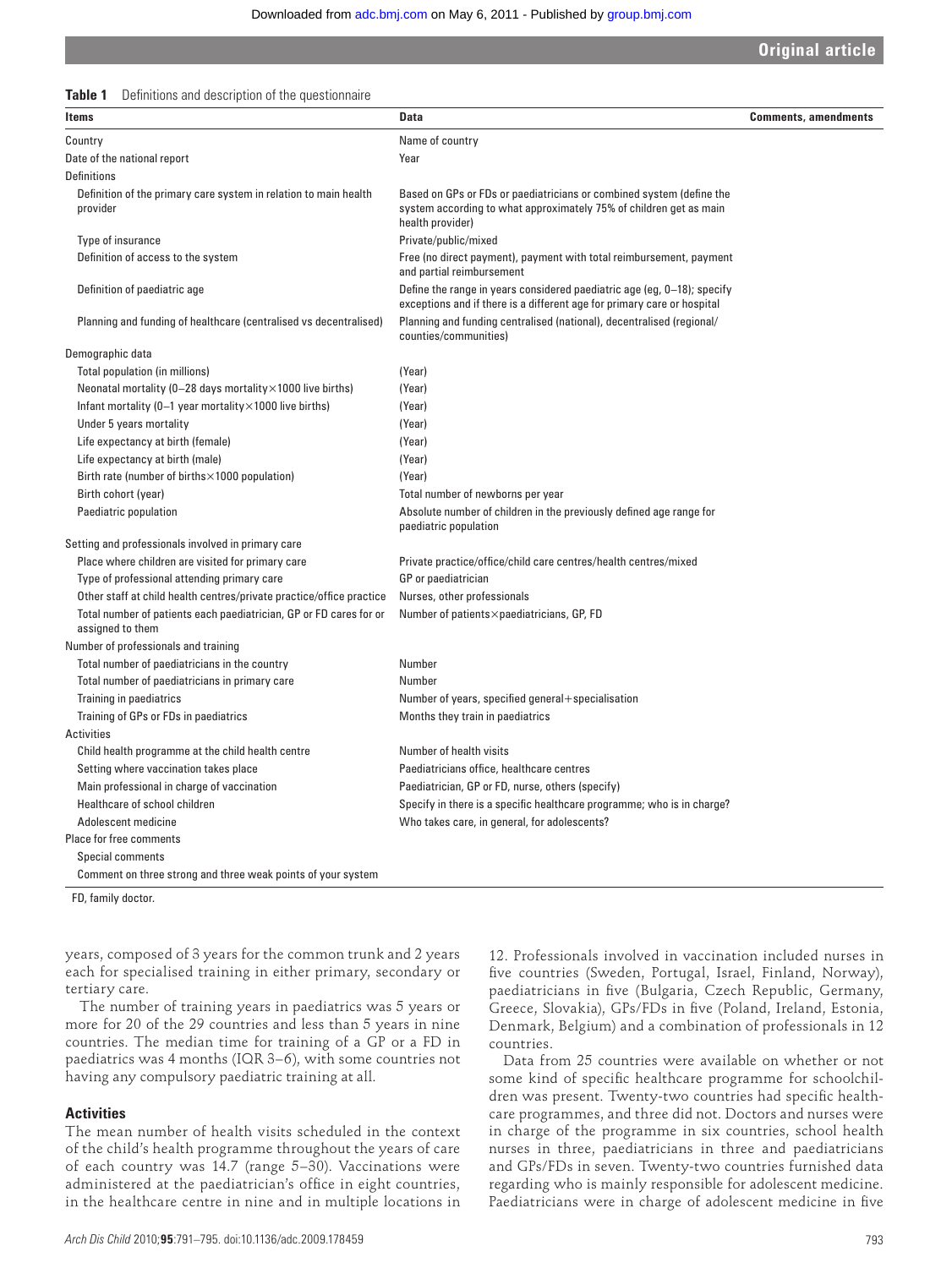# **Original article**



**Figure 1** Distribution of paediatric primary care systems in the 29 countries included in the study.



**Figure 2** Type of paediatric primary care system according to Katz *et al*. (A) and present data (B).

and GPs/FDs in another five, and a mixed care (GPs mainly and occasionally paediatricians) was the predominant system in 14 countries.

# **DISCUSSION**

Recently, the WHO released its World Health Report 2008 with the slogan 'primary health care, now more than ever,<sup>1</sup> reinforcing once again the need for well-developed primary care as a key element for the quality of any healthcare system. The present study gives a general overview of PPC in Europe, with the aim of sharing information among countries with different primary care models. The controversy regarding which is the best system for children's care at the primary care level is still ongoing due, in part, to the fact that accurate and reliable data concerning efficacy of the various systems are insufficient at the present moment.

Regarding the type of PPC system, only seven countries (24%) still have a paediatrician-based system. Ten countries (35%) have a combined system, and 12 (41%) a system based on GPs/FDs. In comparison with the previous study of Katz *et al*, 4 there is an increase in the GPs/FDs systems and a decrease in both the combined and the paediatrician-based systems (figure 2). However, these differences may be partly due to the use of different definitions for classifying countries to one or another group. In our study, definitions of the systems were based on the type of care provided by the public health insurance system which is the main provider for healthcare in the surveyed countries. For example, Portugal was assigned to the combined system by Katz *et al*4 and as a GP/FD system in our study, due to the fact that although there are private paediatricians working in primary care, the Portuguese public healthcare system includes GPs only as primary care doctors for children. Bulgaria changed, in 2001, from a paediatricianbased system to a GP-based system. The shortage of paediatricians to attend the demands of the primary care population in different countries with a paediatrician-based structure may anticipate changing over to a combined system in the near future if changes in the number of postgraduates willing to work in primary care and the organisation of the professional practice are not urgently considered.

Interestingly, there is a large variation in the definition of paediatric age used in the different countries at the primary care level. In more than half of the countries, paediatric age is defined as 0–18 years, but in 38% of the countries, paediatric age is up to 14, 15 or 16 years. In most countries, hospital admissions and follow-up by subspecialists, especially in case of chronic diseases, is extended up to 18 years. Harmonisation of the definition of paediatric age for all European countries would be desirable at the primary, secondary and tertiary care levels, as well as fixing age limits for hospitalisation.

Rigby *et al*12 described a series of healthcare indicators for the European paediatric population in the context of the Child Health Indicators of Life and Development project. A total of 38 core indicators, which would be useful to measure the paediatric healthcare status were identified. The use of these indicators could be helpful to assess more precisely differences between the various systems. Unfortunately, complex data are required for the calculation of most of these indicators, and the data are not available in the majority of countries.

Training in paediatrics received by GPs or FDs is clearly insufficient, with a median of only 4 months. In some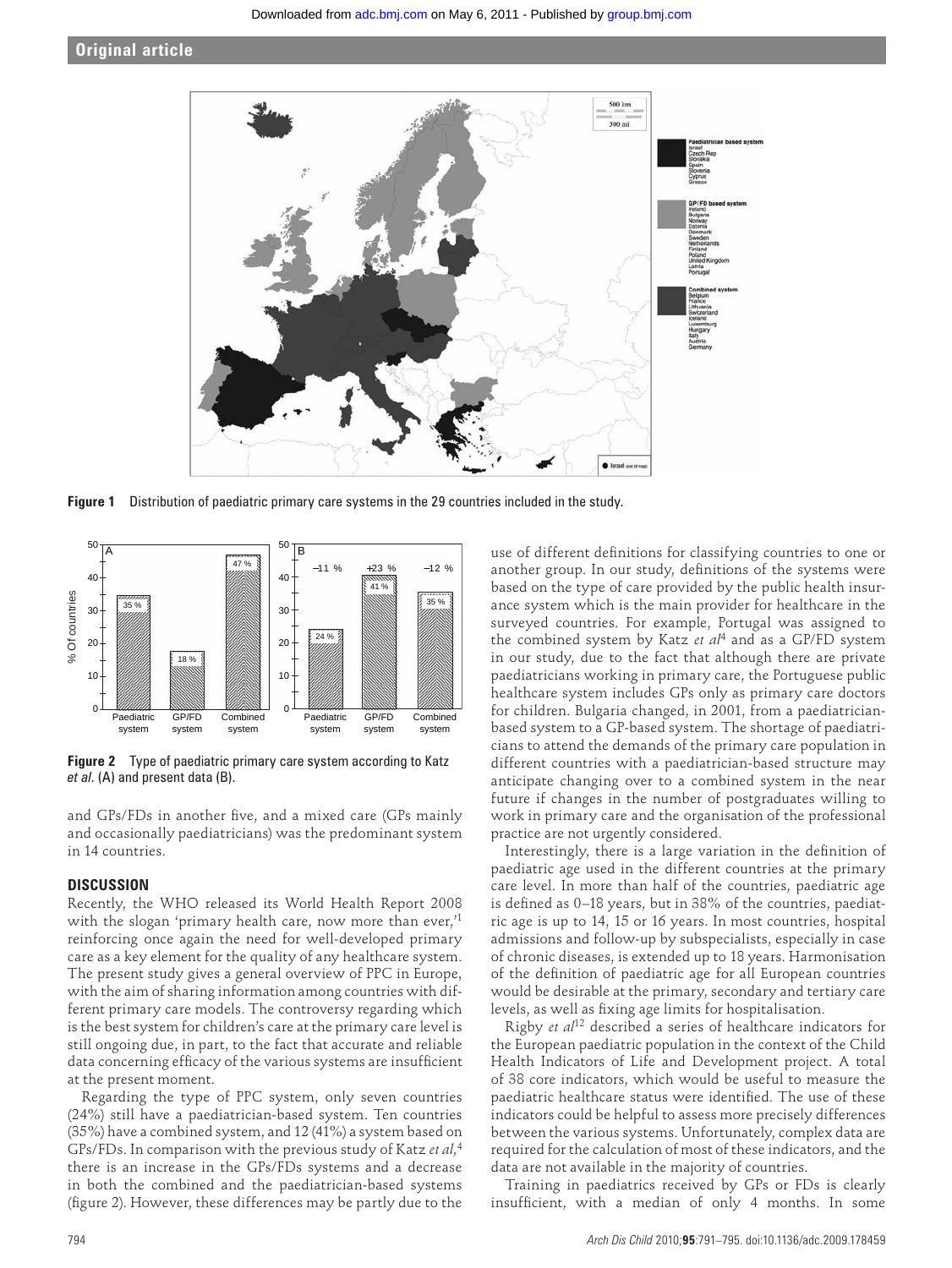countries, paediatric training for GPs or FDs is not compulsory or even non-existent. This is probably a major problem faced by those countries with no paediatricians at the primary care level. There are, at present, no clear data on how long GPs or FDs should train in paediatrics to be able to care with sound knowledge for paediatric patients. Training between 9 and 12 months is probably the minimum required to acquire a basic knowledge of the specific healthcare problems of the paediatric patients which are not covered in the training programmes of GPs or FDs.

The number of preventive child health examinations included in the different systems varied considerably from a few visits in some countries (five in Luxemburg and eight in Denmark) to a large number in others (more than 20 in Slovakia, Latvia, Lithuania and Sweden). Prevention is important in maintaining good health in our children, but evidence for the best routine screening programme is lacking. Some countries, such as The Netherlands, have a system which includes preventive care doctors, and with this system, a high level of compliance of the programmes is achieved. In other countries, preventive health checks are conducted by nurses, paediatricians or GPs/FDs. A recent study highlights that utilisation of preventive child health examinations is lower among the more socially disadvantaged segments of the population.13

Heterogeneity of the systems and organisations of PPC in Europe should be regarded as an opportunity to compare and obtain information on their quality. However, more sensitive and specific healthcare indicators, which should be routinely and uniformly collected in all countries, are necessary.

**Acknowledgements** The authors thank JL Bonal (Spain) and J Ruiz-Canela (Spain), for supporting the activities of DvE at the European Academy of Paediatrics (EAP); M Zach, P Hamilton, A Tenore and J Ramet, from the EAP; A Craft, for helpful criticisms and valuable comments; and M Pulido for editorial assistance. Contributors of the PSWG: I Azevedo (Portugal), S Barak (Israel), A Barillari (Belgium), A Biver (Luxembourg), F Bovet (Switzerland), A Chybicka (Poland),

C de Beaufort (Luxembourg), S del Torso (Italy), AK Eigenmann (Switzerland), Ü Einberg (Estonia), E Ghenev (Bulgaria), A Hadjipanayis (Cyprus), P Hamilton (UK), H Hardarson (Iceland), E Jaeger-Roman (Germany), F Kadar (Hungary), G Kubatova (Czech Republic), I Lanka (Latvia), R Lounamaa (Finland), F Mimouni (Israel), A Nicholson (Ireland), K Prcuchova (Slovakia), A Prieler (Austria), F Rubel (France), O Rudzeviciene (Lithuania), W Sedlak (Austria), MS Zupancic (Slovenia), E Siebke (Norway), K Simovicova (Slovakia), F Skovby (Denmark), M Solomou (Cyprus), D Stefanidis (Greece), N Szitanyi (Czech Republic), D Van Esso (Spain), P Verloove Vanhorick (Netherlands) and B Wettergren (Sweden).

#### **Competing interests** None.

**Provenance and peer review** Not commissioned; externally peer reviewed.

#### **REFERENCES**

- 1. Primary health care—now more than ever. The World Health Report 2008. World Health Organization, 2008.
- **Rawaf S**, De Maeseneer J, Starfield B. From Alma-Ata to Almaty: a new start for primary health care. *Lancet* 2008;**372**:1365–7.
- 3. **Ercan O**, Alikasifoglu M, Erginoz E, *et al.* Demography of adolescent health care delivery and training in Europe. *Eur J Pediatr* 2009;**168**:417–26.
- 4. **Katz M**, Rubino A, Collier J, *et al.* Demography of pediatric primary care in Europe: delivery of care and training. *Pediatrics* 2002;**109**:788–96.
- 5. **del Torso S**, Bussi R, DeWitt TG. Primary care pediatrics in Italy: eighteen years of clinical care, research, and teaching under a national health service system. *Pediatrics* 1997;**99**:E8.
- 6. **Janda J**. Paediatric care in the Czech Republic. *Arch Dis Child* 1995;**72**:271–3.
- 7. **Cheng TL**. Primary care pediatrics: 2004 and beyond. *Pediatrics* 2004;**113**:1802–9.
- 8. **Peile E**. The future of primary care paediatrics and child health. *Arch Dis Child* 2004;**89**:113–15.
- 9. **Craft A**. Out of hours care. *Arch Dis Child* 2004;**89**:112–13.
- 10. **Vehviläinen AT**, Kumpusalo EA, Takala JK. Reasons for referral from general practice in Finland. *Scand J Prim Health Care* 1997;**15**:43–7.
- 11. **Horrocks S**, Anderson E, Salisbury C. Systematic review of whether nurse practitioners working in primary care can provide equivalent care to doctors. *BMJ* 2002;**324**:819–23.
- 12. **Rigby MJ**, Köhler LI, Blair ME, *et al.* Child health indicators for Europe: a priority for a caring society. *Eur J Public Health* 2003;**13**:38–46.
- 13. **Søndergaard G**, Biering-Sørensen S, Michelsen SI, *et al.* Non-participation in preventive child health examinations at the general practitioner in Denmark: a register-based study. *Scand J Prim Health Care* 2008;**26**:5–11.